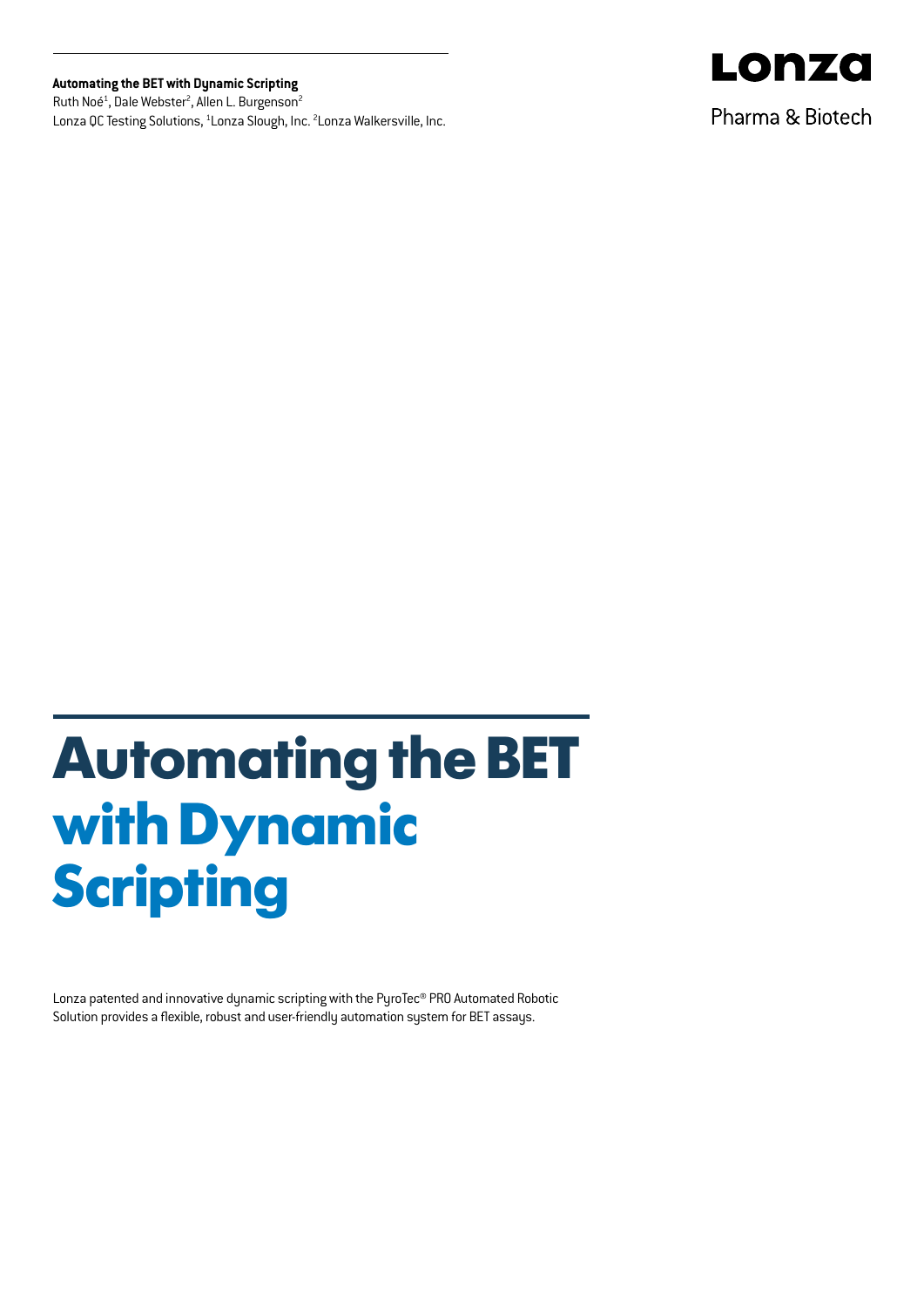## **PyroTec® PRO System simplifies automation of the BET assay**

## **Introduction**

Bacterial Endotoxin Testing (BET) is an essential Quality Control (QC) test for raw materials, in process, and final release of all injectable drugs and implantable medical devices. The majority of BET testing is conducted manually which, given the multiple laborious and repetitive pipetting steps, is inherently error prone and has a high training requirement. Manual BET testing carries a high repetitive strain injury risk especially for high-throughput laboratories such as contract testing labs and large manufacturing sites. There are significant data integrity challenges when manual processes are employed including the lack of metadata associated with the manual steps and manual transcription of data into systems such as a Laboratory Information Management System (LIMS) or the Lonza MODA® Solution.

## **Early automation – the PyroTec® Robotic Solution**

Some companies, including Lonza, began considering automation of BET over a decade ago but this was limited in scope due to the special difficulties associated with routine samples. Existing generic automated liquid handling systems are designed for high-throughput testing of similar test articles with the same test, while endotoxin testing requires testing of complex sample matrices and different treatments. Samples for BET typically have widely varying dilution factors, sometimes need additives  $[e.g. MgCl<sub>2</sub>]$  and may have diverse

liquid characteristics (e.g. viscosity). Early attempts to automate BET such as Lonza's PyroTec® Robotic Solution required extensive programming skills to generate separate static scripts in the application for the robot to be able to prepare different templates (i.e. the same components must be positioned at the same locations each time the template is executed, meaning processing is always the same). Frequent manual script writing is a potentially error prone process which is both labor intensive and requires a high level of training. The time taken to create each script impacted the agility to respond to changes in workflow or sample type. As a result, early robotic BET solutions were limited primarily to simple testing of water and dialysis samples.

## **Automating BET: the next generation**

In 2016 Lonza's development team began to design and develop a next generation BET automated solution that could handle the complexities of BET assays. The team discussed customer needs with the Field Application Service team and determined that the ideal BET automated solution should simplify the process to such a degree that no end-user programming expertise would be required. In other words, BET automation should be as simple as selecting the plate template, loading the deck with the required labware, samples and reagents, initiating the automated run, and walking away (Figure 1).



Figure 1: The 3-step "walkaway" automated assay process flow.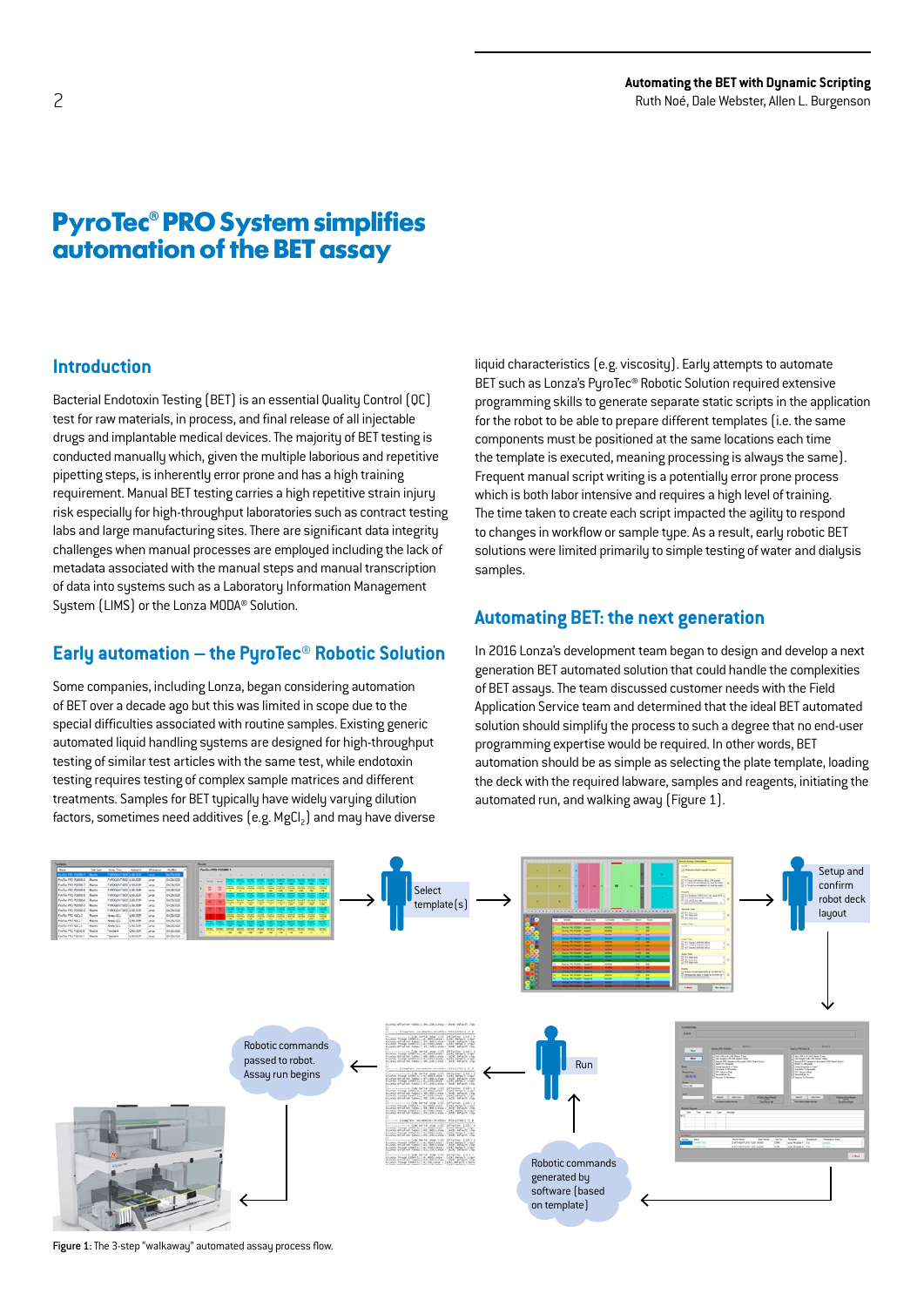## **Introducing Dynamic Scripting**

Traditional automated endotoxin testing systems are based on a static design approach, whereby pre-existing control code contains the instrument instructions required to perform an automated assay. The same assay must be performed using the same deck layout every time. The static, inflexible nature of pre-existing static control code makes the functionality of traditional systems limited and narrow in scope.

Due to the inflexibility of static design systems, users are faced with an ongoing challenge. When processing changes are required (e.g., to perform a different or modified assay, adding new sample types, etc.), they must be applied by a person who has specialized knowledge and experience with automation scripting and/or software coding. Process changes can be time-consuming and error-prone which is neither desirable nor acceptable in pharmaceutical or medical device quality control (QC) testing laboratories.

Lonza's design for automating endotoxin assays is premised on a novel dunamic control code approach that contrasts starkly with the traditional static design approach. In many ways, Lonza's design approach is, in fact, the inverse of the traditional static design approach. As opposed to pre-existing control code, Lonza software algorithms dynamically construct the required robotic control code (and deck layout information) based entirely on the assay template selected by the user. Many components of the Lonza design are configurable as demonstrated in Figure 2 below.



Figure 2: Static versus Dynamic Scripting

Lonza developed the PyroTec® PRO Automation Software Module to provide automated BET and dynamic scripting. The module is available as an 'add-on' to Lonza's existing WinKQCL® Software and is able to evaluate the template and determine what is required to perform the automated assay. Information about all of the required components (samples, diluents, reagents, labware, and consumables), where they should be located, and the robotic control code to perform the assay is dynamically generated by the required PyroTec® PRO Automation Software Module. The deck layout information specifies labware (and positions) required for the assay along with calculated required liquid volumes. Confirmation that the deck layout has been set up in

accordance with the generated "map" (Figure 3) safeguards against commencement of an assay with incorrect or improperly positioned labware. The user simply populates the robotic deck according to the software-generated "map" and initiates the automated assay(s). The WinKQCL® Software template may be saved for re-use or the user may create a new unique template for each assay.



Figure 3: Robot Deck Layout

The PyroTec® PRO Automated Robotic System dynamically generates the robotic commands to fully automate all steps of the endotoxin assay:

- 1. Sample dilutions
- 2. Placing of samples on the plate
- 3. Placing water blanks on the plate
- 4. Creating dilutions for standard curves
- 5. Placing standards on the plate
- 6. Adding Positive Product Control (PPC) spikes to the correct wells
- 7. Moving the plate to the reader for pre-incubation
- 8. Preparing the reagents
- 9. Moving the plate from and to the reader to the on deck incubator
- 10. Adding reagents to wells
- 11. Moving the plate back to the reader for processing
- 12. Reading the plates and processing the results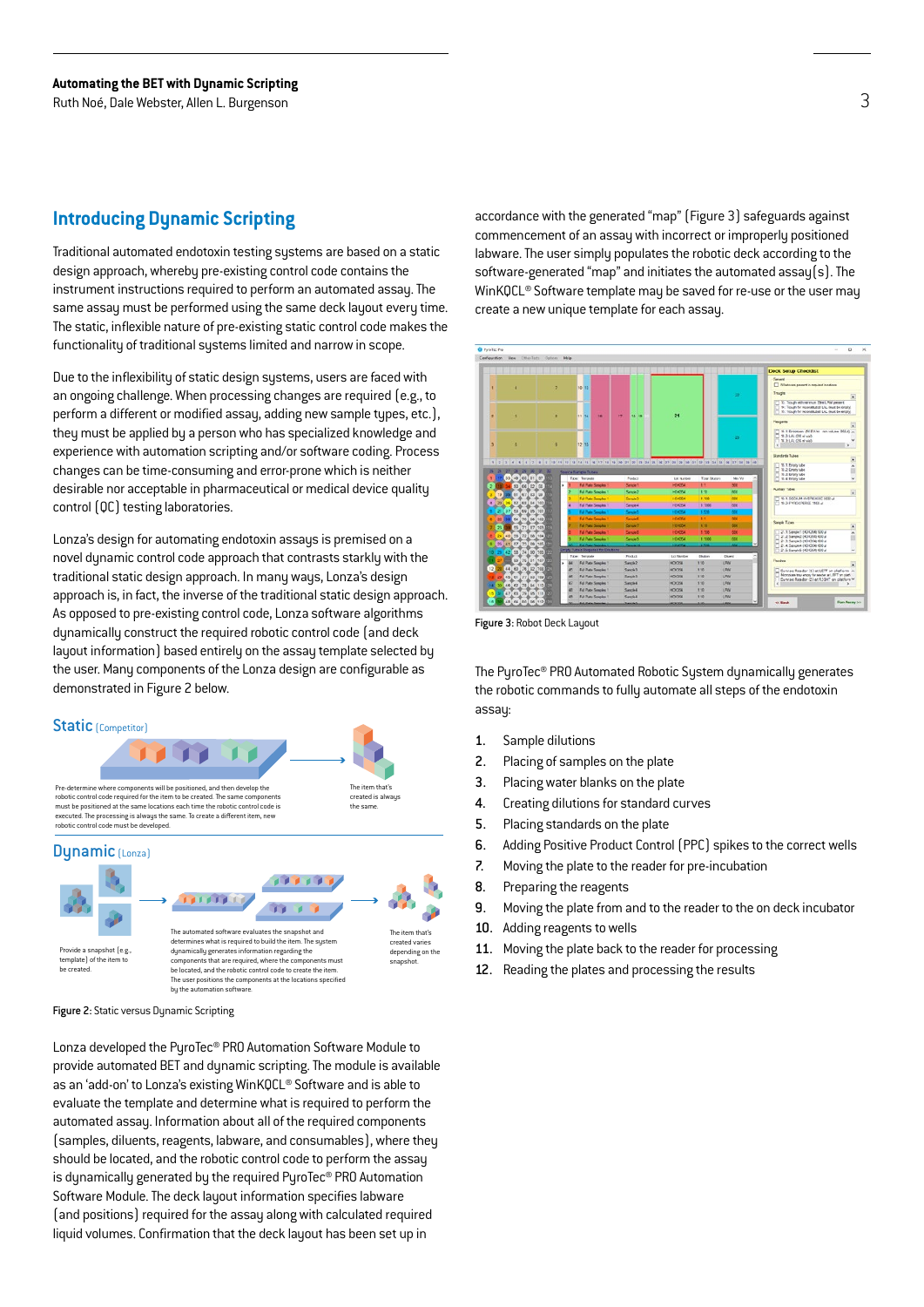4 Ruth Noé, Dale Webster, Allen L. Burgenson



Figure 4: An example of incorporating BET automation into laboratory process flow

## **The future of Dynamic Scripting –The PyroTec® PRO Robotic Solution for endotoxin detection**

Dynamic scripting allows minimal hands-on intervention by the lab analyst and does not need any scripting work to be carried out for routine testing, reducing the training load, and increasing the ability of the lab to respond to any changes in routine, samples, or acceptance criteria. The seamless integration of WinKQCL® Software and PyroTec® PRO System with application software, firmware and device drivers on the robotic deck means that the user only needs training and skill using WinKQCL® Software and PyroTec® PRO System.

- 1. Sample information is periodically retrieved from the MODA® System or LIMS by a scheduled task running on the WinKQCL® Software host computer.
- 2. The retrieved sample information is transferred to the WinKQCLLIMS database by the same scheduled task as specified in step 1.
- 3. Sample information stored in the WinKQCLLIMS database is periodically retrieved by a technician and imported into the WinKQCL® Software to begin setup for testing of the sample.
- 4. The technician manually places physical samples, additional required liquids, and required labware on the instrument deck, at the volumes and locations specified by the PyroTec® PRO System software module. The technician then initiates the start of the assay.
- 5. The PyroTec® PRO System software module generates and transmits the appropriate commands to the PyroTec® PRO Automated Robot to perform the assay.
- 6. Following completion of the microplate setup, the PyroTec® PRO Automated Robot transfers the microplate to the microplate reader (via robotic arm). The microplate reader reads the wells of the plate according to the assay type selected in the WinKQCL® Software template.
- 7. WinKQCL® Software receives optical density reads from the microplate reader at each time-point, assimilates the data and determines when the test is complete.
- 8. WinKQCL® Software transfers test data and other information to the MODA® System or LIMS. Using the WinKQCL® Software platform for all BET tasks means all data and metadata for each assay, performance of the system, etc. are easily found in the audit trails and log files (i.e. one place allowing for easy reporting and trending activities). Two-way integration of the WinKQCL® Software with lab information sustems such as the MODA® Sustem or LIMS further simplifies the labs workflow, reducing the potential error associated with manual data transcription. Configuration of the software to automatically upload sample worklists is possible to ensure samples do not get missed and enhance SOP compliance.